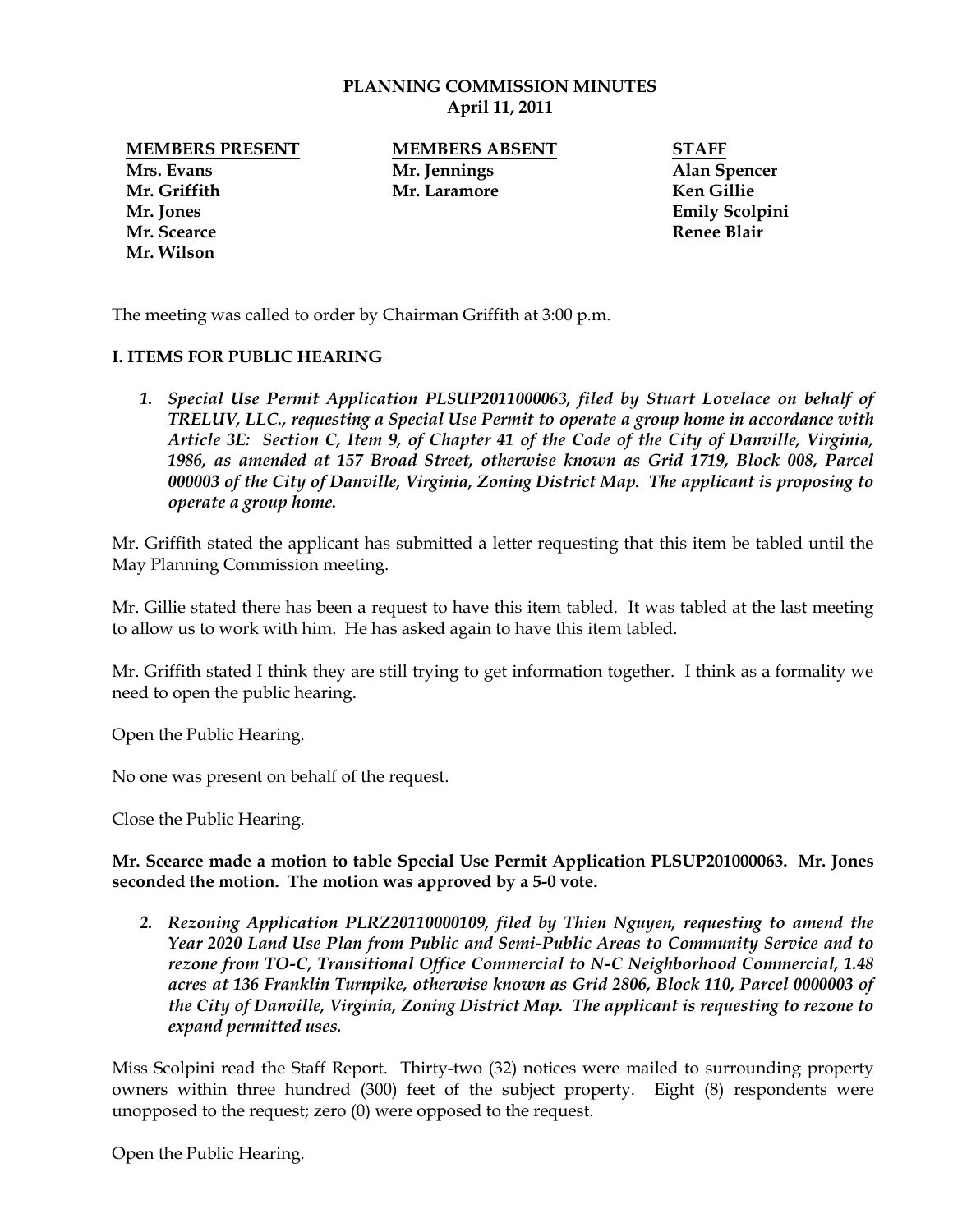No one was present on behalf of the request.

Close the Public Hearing.

**Mr. Scearce made a motion to recommend approval of Rezoning Application PLRZ20110000109 as submitted. Mr. Jones seconded the motion. The motion was approved by a 5-0 vote.** 

*3. To receive comments on two "Safe Routes to Schools" grants from the Virginia Department of Transportation Funds have been awarded to install sidewalks to serve Gibson Middle School and Bonner Middle School, and traffic signage at Forest Hills Schools.*

Mr. Gillie read a letter submitted by City Engineer, A. Kent Shelton.

Mr. Gillie stated as part of the grant process Planning Commission is required to hold a Public Hearing to receive any comments. Planning Commission does not have to take any action on it. We just need to open the floor up, receive any comments, note those comments, and respond back to VDOT stating that we held the Public Hearing and these were the comments.

Open the Public Hearing.

No comments were received.

Mr. Griffith stated it seems to me if the State is going to give us the money and it does not cost the City anything and we do not have to match it, we would accept it I would guess.

Close the Public Hearing.

Mr. Griffith asked did you say that we do not need to take any action?

Mr. Gillie responded no, there is no action. We just need the minutes to show that we opened the public hearing, held the public hearing and that it was dually advertised. We will respond to VDOT appropriately.

Mr. Jones asked where are you going to put the light? They usually have a police lady there. Will she still be there when the light is put in?

Mr. Gillie responded for that I will ask our City Engineer who is in charge of this project to respond.

Mr. Shelton asked are you talking about the crossing guard?

Mr. Jones responded yes.

Mr. Shelton stated I am not aware of any changes being made to that.

Mr. Jones stated ok, so she will be there even when the light is there.

## **III. MINUTES**

**Mrs. Evans made a motion to approve the minutes from the March 7, 2011 meeting. Mr. Jones seconded the motion. The minutes were approved by a 5-0 vote.**